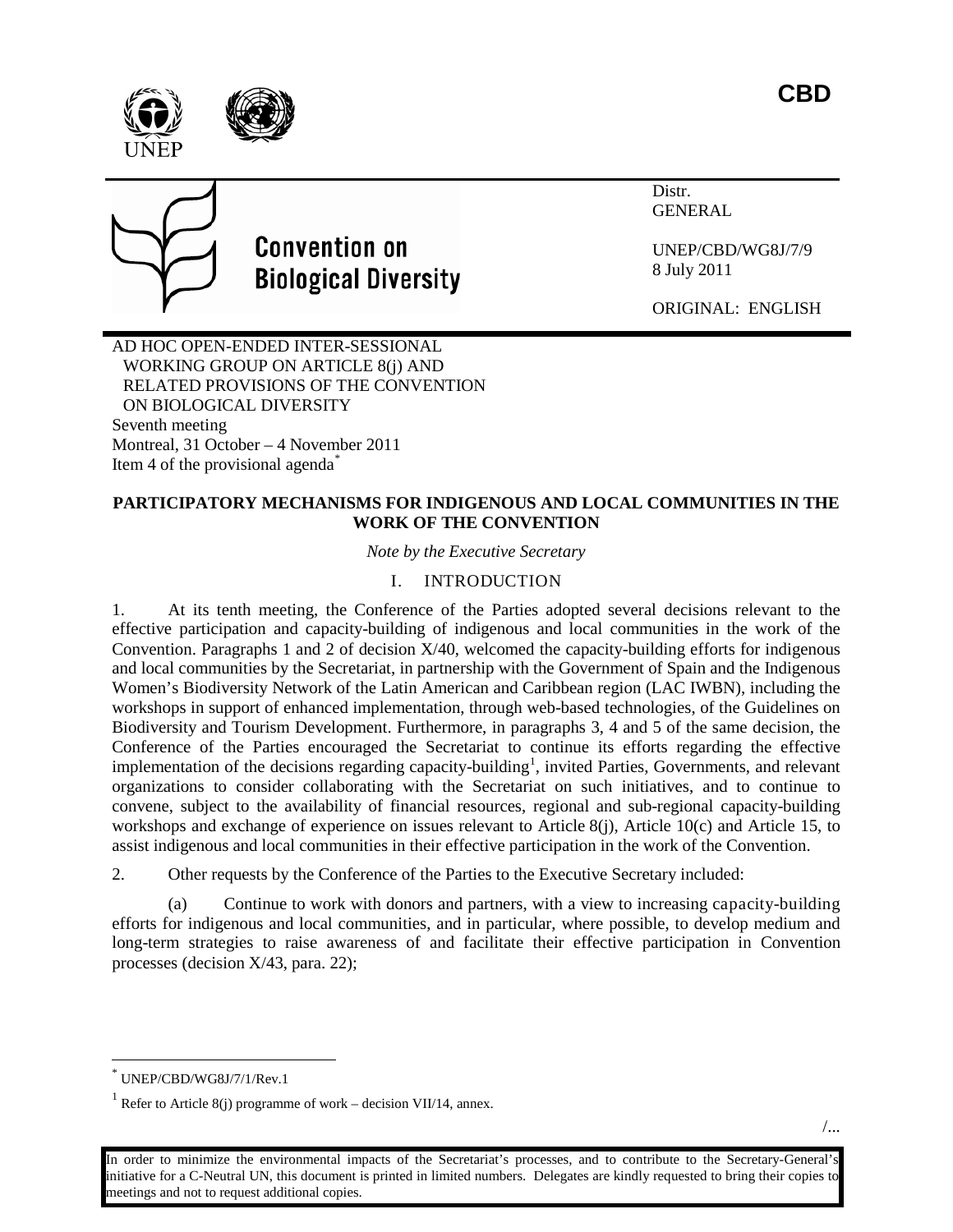UNEP/CBD/WG8J/7/9 Page 2

(b) Continue to develop communication, education and public awareness activities and products, including with the contributions of indigenous and local communities, to assist in the community education of indigenous and local communities about the work of the Convention and also raising awareness of the general public about the role of indigenous and local communities, especially the role of indigenous and local community women, and their traditional knowledge in conservation, sustainable use of biodiversity and other global issues, including climate change; (decision X/43, para. 23);

(c) Concerning electronic mechanisms, such as the Article 8(j) homepage, and the Traditional Knowledge Information Portal, to continue to monitor the use of these initiatives and to consult and report on gaps and short-comings, as well as to consult as to determine how the Traditional Knowledge Portal may continue to evolve, and to continue to develop, update and translate the various electronic communication mechanisms and finally requested the Secretariat to continue to develop both electronic and traditional and other means of communication, education and public awareness materials, and other means of communication, including in indigenous and local languages (decision  $X/40$  B);

(d) Continue efforts to promote the Voluntary Fund for the Participation of Indigenous and Local Communities (ILCs) in meetings under the Convention and strengthen, where possible and subject to the availability of funding, the participation of indigenous and local communities in capacity-building workshops under the Convention (decision  $X/40$  C and  $X/43$ , paragraph 20);

(e) Welcomes creative initiatives and partnerships between private-sector representatives and indigenous and local community representatives, taking note of the indigenous and local communities, Business and Biodiversity Consultation and requested the Executive Secretary to report on such efforts (decision X/40 D).

3. Section II of this document reports on the implementation of these various decisions. Section III contains recommendations for the consideration of the Working Group. Furthermore, the present working document is supplemented with several information documents relevant to these issues and specifically, the reports of capacity-building workshops and the tourism workshop carried out in the intersessional period (refer UNEP/CBD/WG8J/7/INF/8 and UNEP/CBD/WS-TOURIDG/3/2, respectively).

## **II. UPDATE CONCERNING CAPACITY-BUILDING; COMMUNICATION, EDUCATION AND PUBLIC AWARENESS; DEVELOPMENT OF COMMUNICATIONS, MECHANISMS AND TOOLS; PARTICIPATION OF ILCS IN THE WORK OF THE CONVENTION; AND OTHER INITIATIVES**

# *A. Capacity-building including Access and Benefit-sharing (ABS) capacity-building*

4. The Parties have acknowledged the importance of capacity-building as a tool for the effective participation of indigenous and local communities, most recently in decision IX/13 D, on the plan of action for the retention of indigenous knowledge,<sup>[2](#page-1-0)</sup> in paragraph 1 of which the Parties decided that the priority for future work on the plan of action should focus on section E on capacity-building, and decision IX/13 E, as well as in the related decisions on access and benefit-sharing, including paragraph 22 of decision IX/12 and more recently in decisions X/40 and X/43.

5. To optimize the use of limited resources and to ensure the effective implementation of decisions of the Conference of the Parties, the Secretariat pursues opportunities for capacity-building for indigenous and local communities beyond specific capacity-building workshops. It does so, in particular, on the margins of many official meetings under the Convention, such as the Working Group on Article 8(j) and the Intergovernmental Committee on the Nagoya Protocol on Access to Genetic Resources and the Fair and Equitable Sharing of Benefits Arising from their Utilization to the Convention on Biological Diversity, and on the margin of meetings under other processes, including the ninth and tenth sessions of

<span id="page-1-0"></span> $2$  Decision VII/16 E, annex.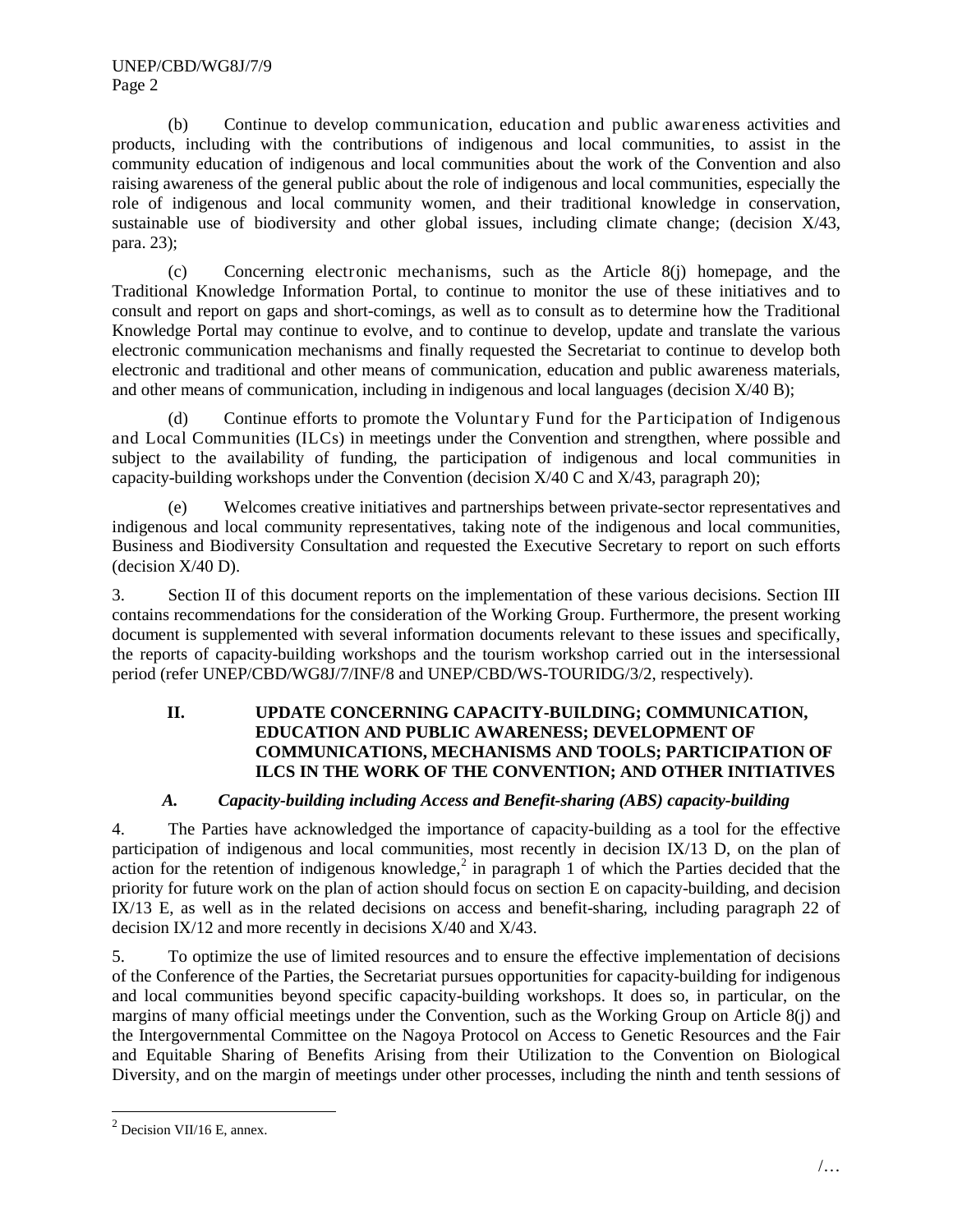the United Nations Permanent Forum on Indigenous Issues (UNPFII) and the World Intellectual Property Organization Intergovernmental Committee (WIPO IGC). The Secretariat also provides regular briefings and capacity-building to the International Indigenous Forum on Biodiversity and the Indigenous Women's Biodiversity Network, as well as civil society, universities, the private sector and non-governmental organizations, on request.

6. For example, a capacity-building workshop for indigenous and local community women was held in partnership with GIZ (Deutsche Gesellschaft für Internationale Zusammenarbeit) and the Indigenous Information Network during the tenth session of the UNPFII (21-22 May 2011) with a focus on the Nagoya Protocol. The Secretariat also presented on issues concerning article 8(j), 10(c) and the Nagoya Protocol at three university seminars (Lucerne University, Switzerland; Colombia University, New York, USA; and Dalhousie University, Halifax, Canada), two GIZ workshops (Nairobi and Cape Town), and others in the intersessional period between the sixth and seventh meetings of the Working Group on Article 8(i).

7. Furthermore, briefings were provided to both the International Indigenous Forum on Biodiversity (IIFB) and the Convention on Biological Diversity Alliance at both the tenth meeting of the Conference of the Parties and regularly during the negotiations resulting in the Nagoya Protocol.

8. The Secretariat also regularly liaises with donor Governments and develops proposals for their consideration to ensure that resources are available for official capacity-building workshops. However, diminished funding for capacity-building workshops, specifically for indigenous and local community capacity-building in 2011, has led to increased efforts by the Secretariat to integrate indigenous and local community representatives into other capacity-building efforts of the Secretariat, including the implementation of the Nagoya Protocol, the revision of the National Biodiversity Strategies and Action Plans (through sub-regional workshops), and the Sub-Regional Workshops on Capacity-building for Implementation of the Convention on Biological Diversity programme of work on protected areas.

9. The continued patronage and efforts by the Government of Spain, particularly in the last two biennium (2007-8 and 2009-10), has made possible regular capacity-building activities throughout the sub-regions of Latin America for many hundreds of indigenous and local community representatives, through the establishment of a memorandum of understanding with the indigenous women's biodiversity network for the LAC region. In 2011, earmarked funding for building the capacity of indigenous and local communities has not been realized and thus under the current funding climate, calls from Parties to continue this effort and to establish similar initiatives in other regions (refer decision  $X/40$ , para. 3) are not possible at this time.

10. In conclusion, challenges regarding earmarked funding for indigenous and local community capacity-building for 2011 have provided an added impetus for the Secretariat to ensure that indigenous and local communities are effectively participating in other capacity efforts including through the Nagoya Protocol, the NBSAPs and the Protected Areas sub-regional workshops. A complete list of capacity-building efforts in which indigenous and local community representatives participated during the period between the six and seventh meetings of the Working Group on Article 8(j) is annexed to this document.

#### *Tourism workshops*

11. In paragraph 6 of decision  $X/40$ , the Conference of the Parties requested the Executive Secretary to continue to convene, subject to the availability of financial resources, further regional and subregional workshops on community-friendly communication tools on traditional knowledge related to the conservation and sustainable use of biodiversity. During the intersessional period, a workshop was facilitated in Panama from 6 - 8 April 2010 (refer [http://www.cbd.int/doc/?meeting=WSTOURIDG-03\)](http://www.cbd.int/doc/?meeting=WSTOURIDG-03).

12. The Secretariat continues to liaise with potential donors and is planning the next workshop in the series to take place in Africa, possibly in the Great Rift Valley sub-region, followed by South-East Asia, with a focus on forest basins, islands, mountains, and dry and sub-humid areas in 2012 and future years.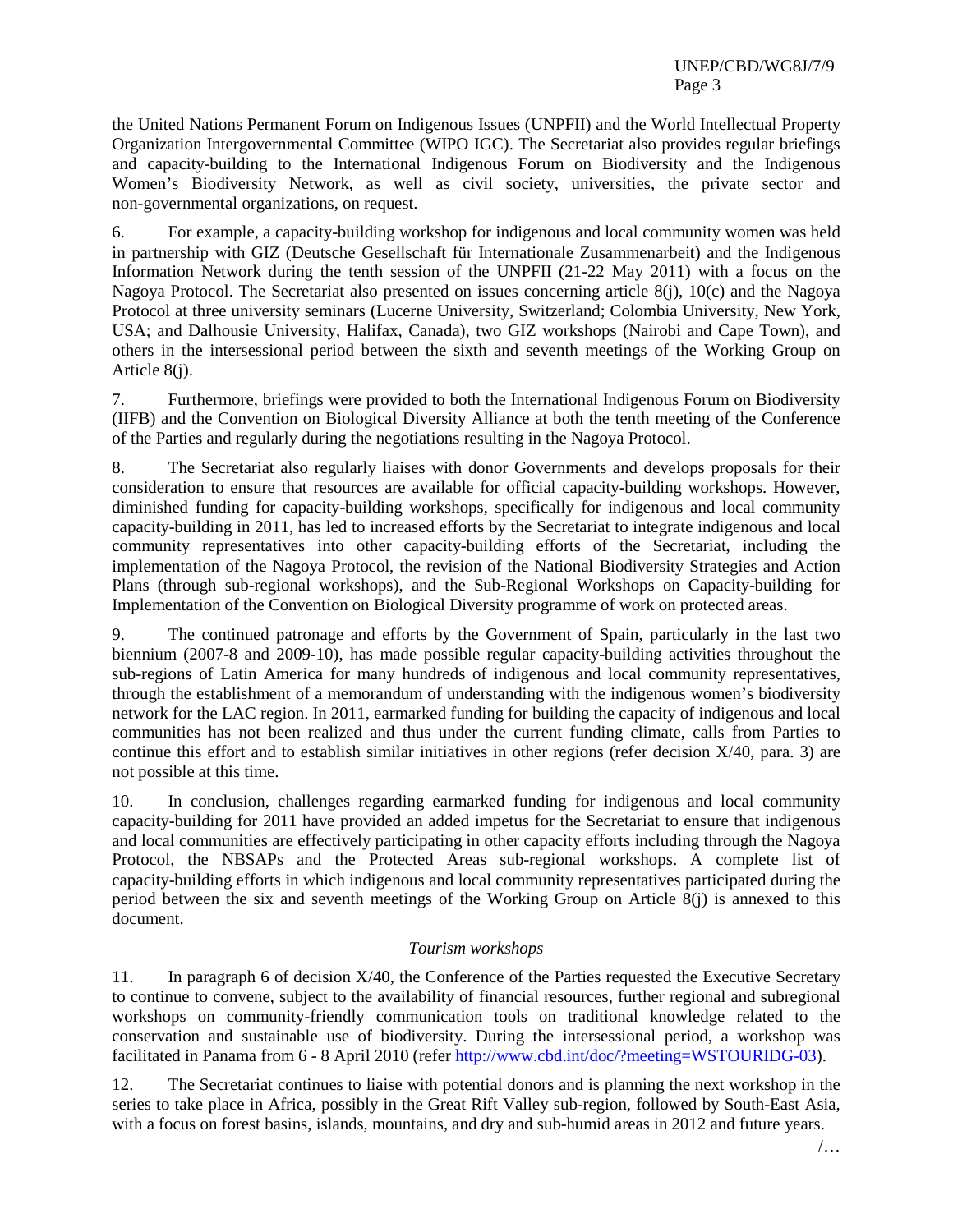13. These workshops have proven to be highly successful and practical events, which in essence have trained indigenous and local-community tourism operators on how to better market their tourism products to the benefit of both themselves and biological and cultural diversity. These events have also allowed for indigenous and local community tourism operators to network and exchange best practices and to make a positive impact on mainstream tourism.

## *B. Communication, education and public awareness*

14. In paragraph 23 of decision X/43, the Executive Secretary is requested to continue to develop communication, education and public awareness (CEPA) activities and products, including with the contributions of indigenous and local communities, to inform indigenous and local communities about the work of the Convention and also raising awareness of the general public about the role of indigenous and local communities, especially the role of indigenous and local community women, and their traditional knowledge in conservation, sustainable use of biodiversity and other global issues, including climate change. The Secretariat is currently considering the communication strategy and tools for the revised Strategic Plan and the 2020 Aichi Targets and is working to ensure the effective participation of indigenous and local communities in this work. CEPA will consider a two-pronged strategy consisting of products for indigenous and local communities, as well as products for the general public concerning the role of indigenous and local communities and their traditional knowledge in conservation and sustainable use of biodiversity.

15. The United Nations General Assembly has declared 2011-2020 to be the United Nations Decade on Biodiversity. The United Nations Decade on Biodiversity is intended to provide a communications platform for the achievements of the Global Strategy for Biodiversity and its Aichi Targets, with an emphasis on the achievement of Target 1, which focuses on awareness-raising. The strategy for the United Nations Decade on Biodiversity, a draft version of which is available on the website at [www.cbd.int/2011-2020,](http://www.cbd.int/2011-2020) will evolve based on inputs from partners, including engagement with indigenous and local communities. Indigenous and local communities are encouraged to develop products and strategies that not only communicate their unique contribution to the achievement of the Aichi targets and the Convention, but also seek to raise awareness within communities of the importance of preserving traditional knowledge. These products should be shared with the Secretariat for posting on the website and social networking site for the United Nations Decade on Biodiversity. Indigenous and local communities are also invited to create a decade-long strategy for celebrating the International Day for Biological Diversity on 22 May, with themes that support the decade's activities.

## *C. Development of communications, mechanisms and tools*

16. In line with advice provided through the informal advisory group on the clearing-house mechanism, the former Advisory Group to Article 8(j) and Related Provisions, and the Capacity-building Workshop on Networking and Information Exchange, which met in Quito in October, 2007, the Indigenous Working Group on Communication, Education and Public Awareness, and pursuant to decision IX/13 E, X/40 and X/20, paragraph 16, of the Conference of the Parties, the Secretariat has developed a number of participatory mechanisms in an effort to ensure full and effective participation by indigenous and local communities in the work of the Convention.

#### *Web-based mechanisms and tools*

17. The electronic mechanisms under continuing development are the Article 8(j) webpage and the Traditional Knowledge Information Portal, which are electronic and make use of web-based systems, attempting to incorporate many communication and interactive components in an effort to facilitate dialogue, exchange ideas and disseminate knowledge and information among indigenous and local communities. In particular, the Traditional Knowledge Information Portal (TKIP) incorporates an electronic conferencing platform, which was first used from 10 February to 10 March 2009 to facilitate an effective and useful expert discussion on how to advance and implement Article 10 (c) of the Convention,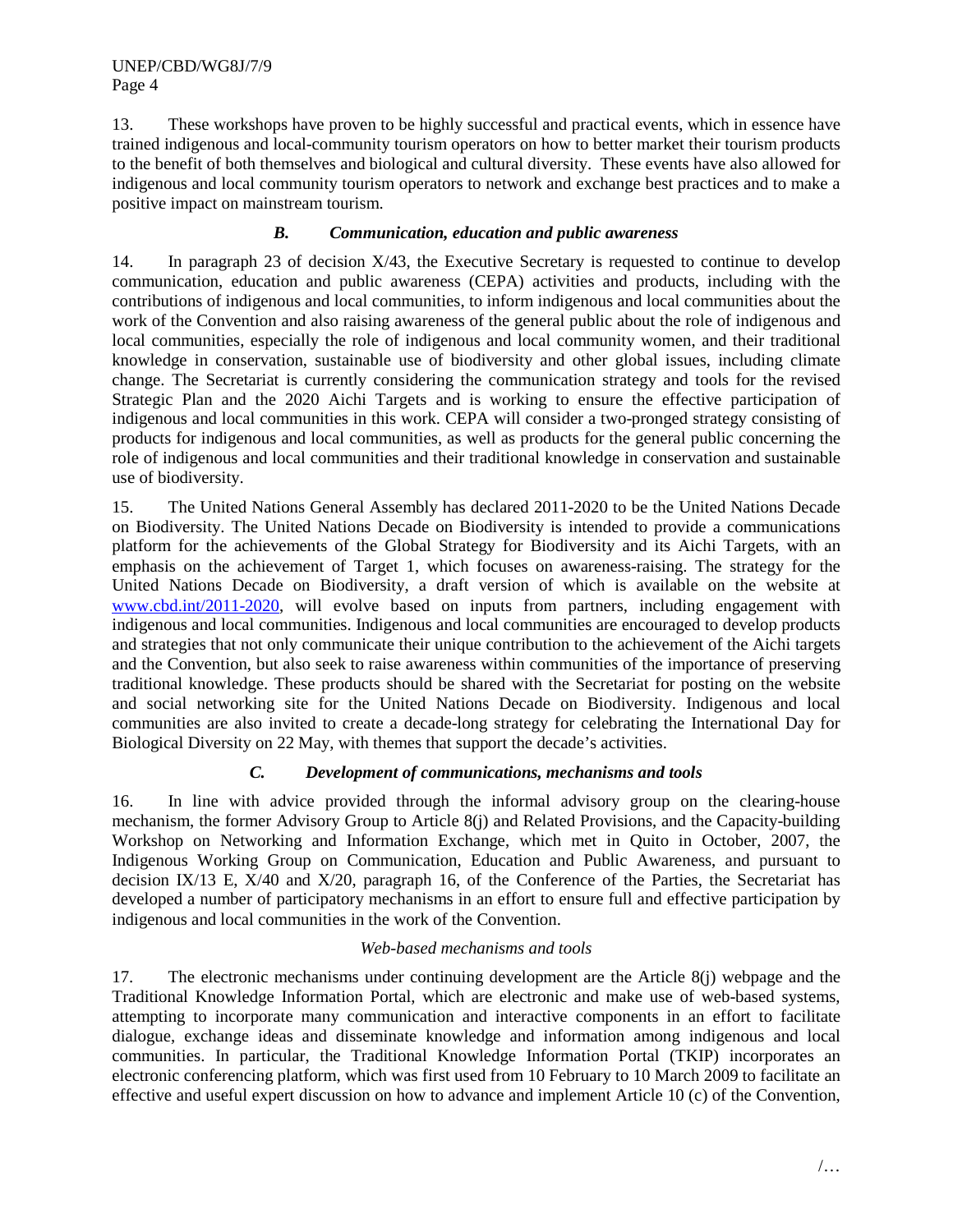in response to paragraph 4 of decision IX/1[3](#page-4-0) A.<sup>3</sup> This dialogue has made a significant contribution to the early development of Article 10(c) and contributed to the international meeting on customary sustainable use held in Montreal 31 May to 4 June, 2011. The results of the international meeting on customary sustainable use are currently being promoted through the Traditional Knowledge Portal.

18. Similar work has been completed for the webpage and portal on access and benefit-sharing to facilitate the timely exchange of information and to improve the effective participation of all stakeholders, including indigenous and local communities in the access and benefit-sharing process. An additional web portal will also be created for the joint programme of work on biological and cultural diversity between Secretariat of Convention on Biological Diversity and the United Nations Educational, Scientific, and Cultural Organization (UNESCO) (decision  $X/20$ , paragraph 16). The Secretariat is also considering how a portal on biological and cultural diversity may be utilized to effectively promote the joint programme of work on biological and cultural diversity (refer decision X/20, paragraph 16), including through the establishment of networks and dissemination of information and initial steps forward.

19. The Article 8(j) homepage offers information about: the participation of indigenous and local communities, including through the established Voluntary Trust Fund (VB) for Facilitating Participation of Indigenous and Local Communities in the Convention process; decisions under Article 8(j), including the revised programme of work and the plan of action for the retention of traditional knowledge; the outcomes of Article 8(j); and other information regarding Article 8(j)-related meetings and documents and notifications; as well as an entry point into the Traditional Knowledge Information Portal (TKIP), the ABS Portal and eventually the Biological and Cultural Diversity Portal.

20. Electronic participatory mechanisms are integrated through an Internet-based portal located on the Convention's website at: <http://www.cbd.int/tk/default.shtml> and is referred to as the Traditional Knowledge Information Portal (TKIP). An Internet-base portal is a specialized website that provides a variety of services including web-searching, news, calendaring, discussion groups, interactive information exchange mechanisms, etc., developed for indigenous and local communities in support of the goals and objectives of the Convention. The TKIP is updated and revised on a regular basis.

21. The Traditional Knowledge Information Portal has eight different components, including:

(a) A calendaring system where users are able to plan, organize and discuss virtual or face-to-face meetings;

(b) A number of discussion forums where it is possible to initiate new discussions, reply to existing comments and communicate on issues of relevancy to the community;

(c) Background material where users may submit to the Secretariat for posting documents, reports, articles, etc.;

(d) A section related to the programme of work on Article 8(j): traditional knowledge, innovations and practices, where users may comment on activities, request information and communicate with programme officers;

(e) A subscription service to the various information dissemination services offered by the Secretariat, and to other services offered by indigenous and local communities;

(f) A section on relevant websites, networks and other resources where users are able to submit new entries and links;

(g) A simple syndication-service, for example, RSS, an XML (Extensible Markup Language) format designed for sharing web content such as information on new notifications from the Convention

<span id="page-4-0"></span> $3$  Article 10(c) of the Convention refers to the protection and encouragement of customary use of biological resources in accordance with traditional cultural practices that are compatible conservation or sustainable use requirements.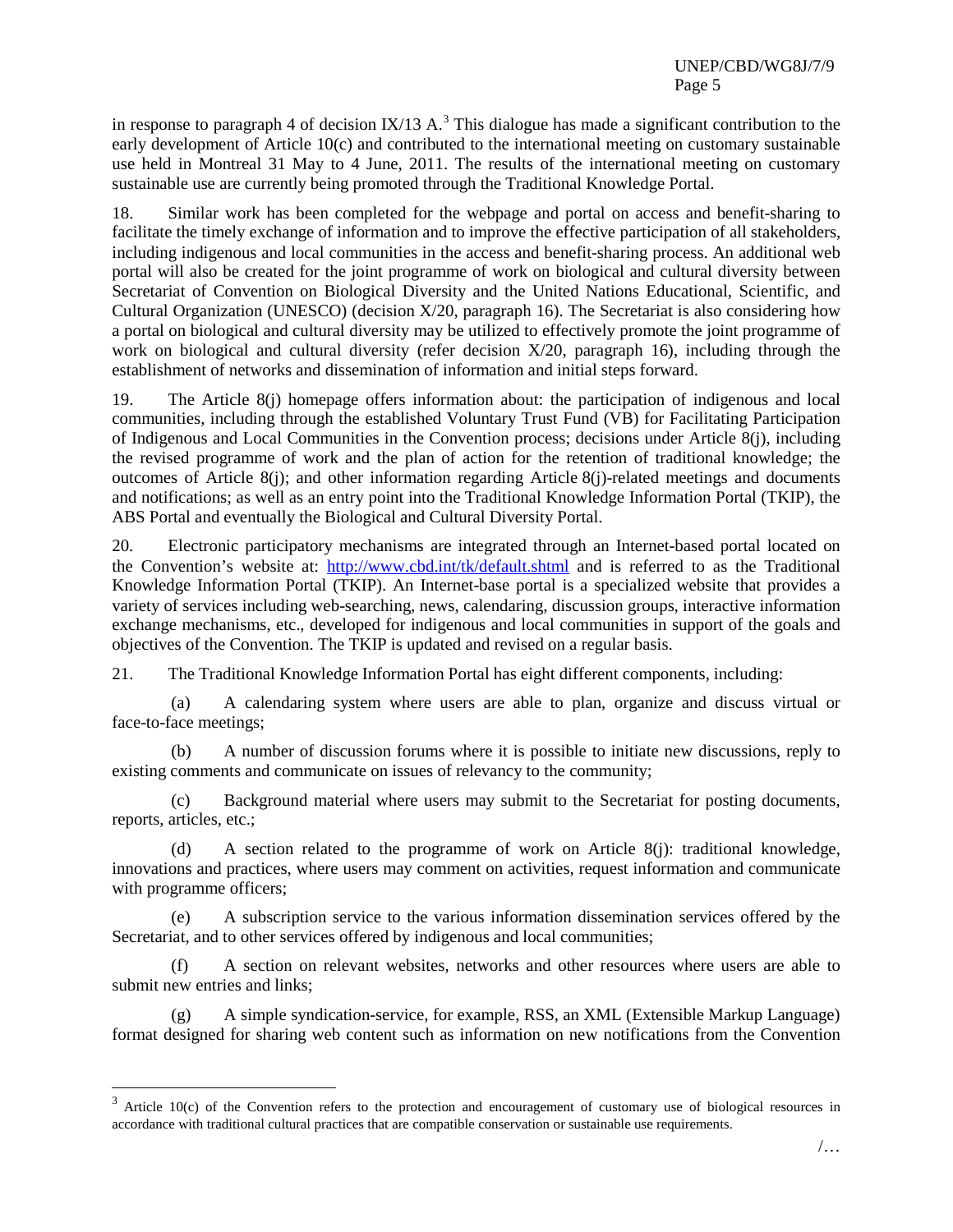#### UNEP/CBD/WG8J/7/9 Page 6

on Biological Diversity, final reports, upcoming meetings and latest news. Using this service, websites are able to harvest automatically needed information from the website of the Convention;

(h) An electronic information centre where users are able to more easily locate information related to Article 8(j) and traditional knowledge.

22. Using these electronic tools, indigenous and local communities can:

(a) Research for information about traditional knowledge, innovations and practices and issues surrounding this subject;

- (b) Check the calendar of events;
- (c) Post community blogs (web-information);
- (d) Participate in on-line electronic conferences;
- (e) Subscribe to receive information about this area.

23. All in all, the portal is a collaborative tool for use by indigenous and local communities, where users are able to interact and foster dialogue regardless of temporal and spatial constraints.

24. However, the effective use of the portals depends on infrastructure and adequate capacity, human and financial, both at the Secretariat and at the community level and acculturation to new information and web-based technologies by those unfamiliar with their use and application. This is best achieved through community level technical workshops and hands-on training and has been a focus of the capacity-building workshops.

25. The revised Article 8(j) homepage has been translated into Spanish and French, with the intention, subject to the availability of funds, of translating it into the other three United Nations languages. It is available at [http://www.cbd.int/traditional/default.shtml.](http://www.cbd.int/traditional/default.shtml) The translation into Spanish of the Convention's web pages, including Article 8(j) homepage and the Traditional Knowledge Information Portal followed by the web pages and portal on access to genetic resources and benefit-sharing, is financed through a generous contribution by the Government of Spain.

26. Furthermore, in the spirit of decision IX/13 E, which requested the Executive Secretary to establish links to relevant existing, new and upcoming web-based initiatives such as the Indigenous Portal [\(www.indigenousportal.com\)](http://www.indigenousportal.com/), the Secretariat continues to work closely with the director and regional editors,<sup>[4](#page-5-0)</sup> of this indigenous initiative to ensure the traditional knowledge portal and the indigenous portal complement each other and avoid duplication and overlap, allowing us to maximise limited resources in a creative partnership. In 2010, the Secretariat and the indigenousportal.com entered into a partnership to improve visibility of Convention on Biological Diversity issues through indigenous web-based initiatives. The objectives are to raise awareness of issues under the mandate of the Convention of interest to indigneous and local communities and raise awareness of the general public of the important role of indigneous and local communities and their traditional knowledge in the conservation and sustainable use of biological diversity. The indigneous portal has agreed to:

(a) Regularly gather and upload fresh, accurate and reliable content, such as news, in the area of biodiversity;

- (b) Find and update new resources of information for the website;
- (c) Research, collect and request content added to site;
- (d) Create excitement about the website and the community;
- (e) Facilitate, support and grow the online community;

<span id="page-5-0"></span> $<sup>4</sup>$  The Indigenous Portal operates in four languages: English, Spanish, French and Russian.</sup>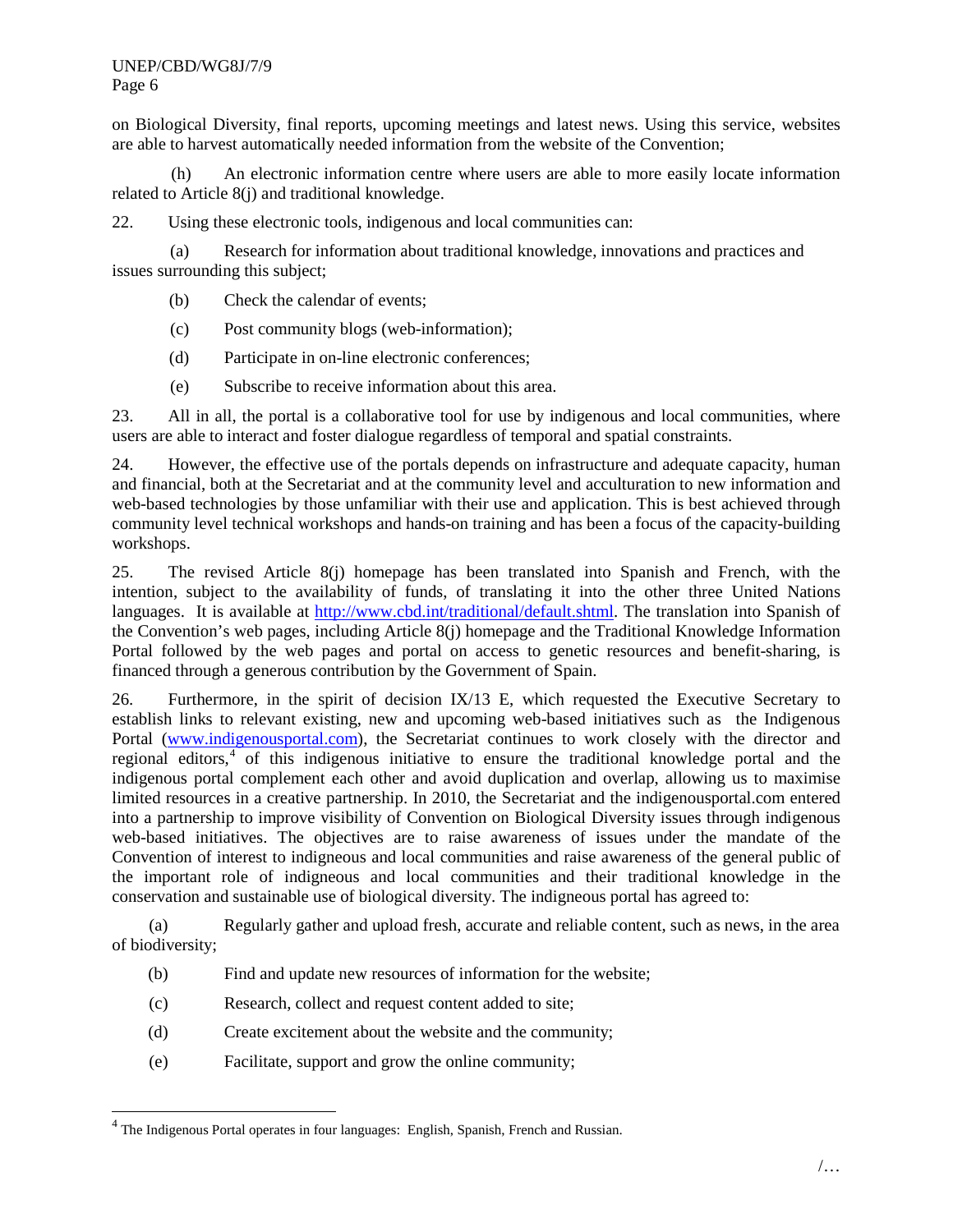(f) Find ways in which the site may be improved to better support community projects;

(g) Create Indigenous Expert profiles from each region;

(h) Work in collaboration with the IIFB CEPA working group to upload related modules created at the educators workshop;

(i) Increase knowledge and awareness of indigenous and local communities about how they can better participate in the Convention on Biological Diversity process.

## *Traditional mechanisms and tools*

27. The non-electronic based mechanisms under development rely on alternative more traditionally based communication tools, including fax, hard-copy, regular mail and other traditional means of communication and information exchange, including four editions to date of the Article 8(j) newsletter. Pachamama IV<sup>[5](#page-6-0)</sup>, published in September 2010, is available both in hard copy and electronically in English and Spanish at **http://www.cbd.int/doc/newsletters/**. Edition 5 of *Pachamama* will be published towards to end of 2011, with the aim of bringing indigenous and local communities up to date on issues of relevance to Article 8(j) and related provisions and contribute to preparations for the eleventh meeting of the Conference of the Parties. In addition, the Secretariat regularly makes available, on request, hard copies of relevant publications, including *Pachamama*, in various languages for use as capacity-building materials for indigenous and local community led initiatives and major events.

## *D. The participation of ILCs in the work of the Convention including through the Voluntary Fund for the Participation of indigenous and local community representatives in meetings held under the Convention (VB Trust Fund)*

28. Pursuant to paragraph 6 (b) of decision VIII/5 D, the Executive Secretary put in place, in early 2007, infrastructure to monitor visits to the Convention homepage, the Article 8(j) homepage and the Traditional Knowledge Information Portal. Together with paragraph 1 of decision X/40/B, requesting the Executive Secretary to continue to monitor the use of the Convention website and, in particular, the Article 8(j) homepage and the Traditional Knowledge Information Portal, and to consult to identify any gaps or shortcomings, and to report to the next meeting of the Working Group on progress made in establishing networks with indigenous and local communities; the Secretariat has collated statistical information to, which amongst other things, establishes trends in usage with the view of improving our efforts. Although no submissions were received regarding the identification of gaps or shortcomings, the Secretariat regularly seeks advice though technical capacity-building workshops and other consultations. These encounters have identified language as a continuing barrier to effective participation and specifically the need for the TKIP to operate in the six official languages of the United Nations, as well, where possible, in local languages. Also highlighted is the need for plain language and the avoidance of acronyms.

29. These statistics are being collected on an annual basis to assist in monitoring the effectiveness of communication and participation mechanisms and to establish trends in use. However, it should be noted that because of the biennial cycle of Convention meetings, it may be necessary to continue to collect statistics over a longer period of time, in order to establish trends between biennium.

<span id="page-6-0"></span> <sup>5</sup> *Pachamama* is available in colour hardcopy or electronically at [http://www.cbd.int/doc/newsletters/news-8j-01-low-en.pdf.](http://www.cbd.int/doc/newsletters/news-8j-01-low-en.pdf)  Pachamama means mother Earth (pacha: earth, mama: mother) in the Quecha /Aymara languages. The Earth is a divinity venerated by the Incas and other inhabitants of the Andean plateau such as the Aymara and the Quecha peoples.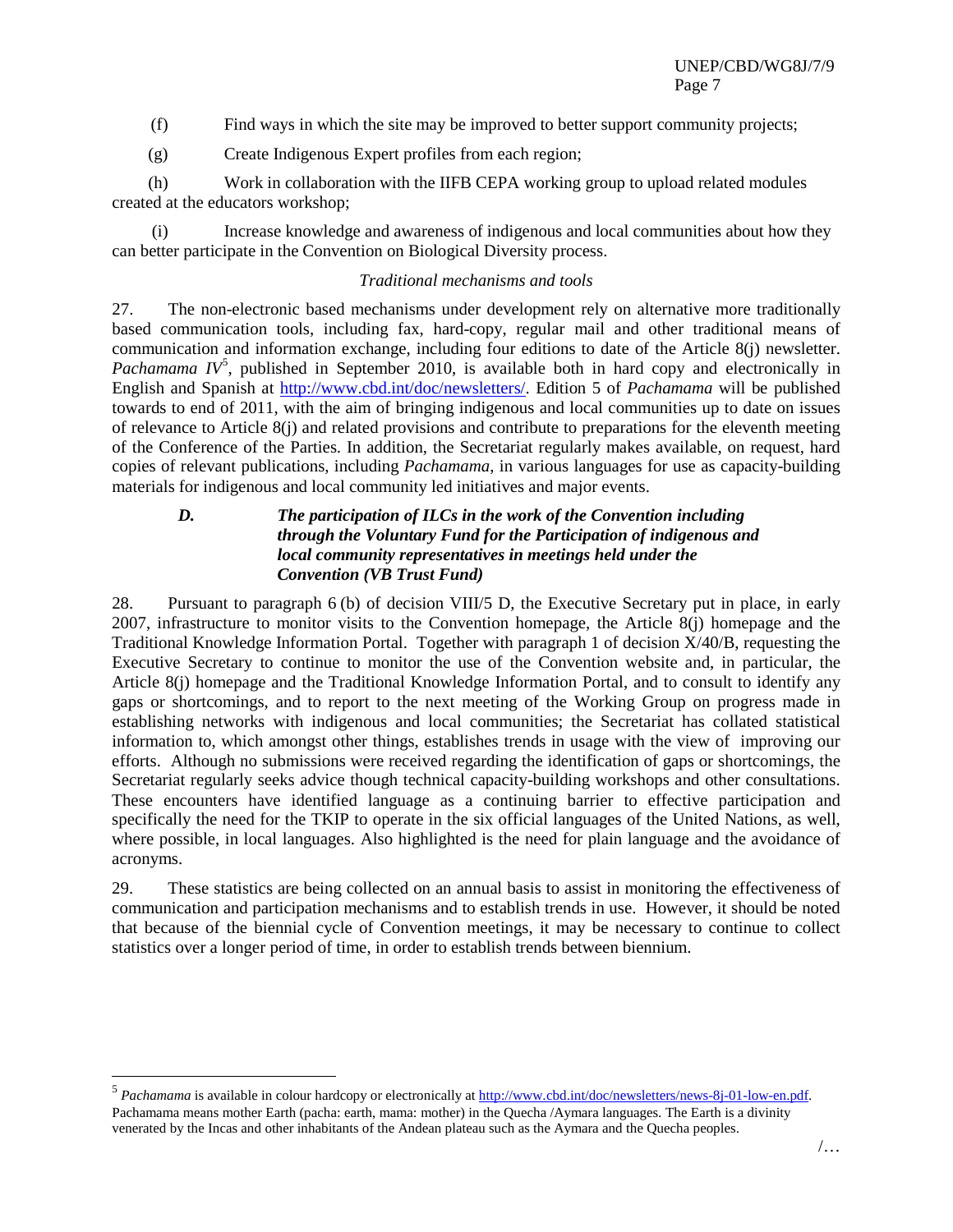30. The statistics below demonstrate a continuing increase in the use of the Article 8(j) web-pages and the Traditional Knowledge Portal with increases between 2008-9 and 2010-11 of more than 100%. In the same period use of the Convention's web-pages increased by approximately increased 250%.

| Page                                            | Page Views |           |
|-------------------------------------------------|------------|-----------|
|                                                 | 2007       | 2008      |
| http://www.biodiv.org/traditional/default.shtml | 12.993     | 6.899     |
| http://www.cbd.int.tk/default.shtml             | 5.182      | 3.524     |
| http://www.cbd.int/default.shtml                | 1.999.108  | 1,505,113 |

| Page                            | Page Views |           |                        |
|---------------------------------|------------|-----------|------------------------|
|                                 | 2009       | 2010      | $1/1/2011 - 6/23/2011$ |
| http://www.cbd.int/traditional/ | 22,399     | 20,249    | 9.170                  |
| http://www.cbd.int/tk/          | 10.193     | 7.557     | 3.276                  |
| http://www.cbd.int/             | 3,204,586  | 6.194.038 | 1,876,410              |

*Voluntary Fund for the Participation of Indigenous and Local Communities*

31. In paragraph 2 of its decision X/40 C, the Conference of the Parties invited Parties, Governments and relevant funding institutions and mechanisms to donate to the General Trust Fund for Voluntary Contributions to Facilitate the Participation of Indigenous and Local Communities in the Work of the Convention on Biological Diversity (VB Trust Fund). In paragraph 1 of the same decision, the Executive Secretary was requested to continue efforts to promote the Trust Fund.

32. The Secretariat takes this opportunity to provide the following statistics. Taking into account, that the schedule of meetings can be irregular, and the biennial cycle includes a Conference of the Parties every second year, and that the numbers for 2011 are for the first six months only, there is a clear indication that increased numbers of indigenous and local community representatives are applying to the voluntary fund resulting in a significant increase in participation at relevant meetings under the Convention on Biological Diversity is evident, where funds have been available.

*ILCs funded through the Voluntary Fund for ILC Participation in Meetings held under the Convention*

|                 | 2009                                                                                                    |
|-----------------|---------------------------------------------------------------------------------------------------------|
|                 | Sixth meeting of the Ad Hoc Open-ended Working Group on Article 8(j) and Related<br>Provisions (WG8J 6) |
|                 | 2 - 6 November 2009, Montreal                                                                           |
| 24 ILCs funded  |                                                                                                         |
| 78 ILCs applied |                                                                                                         |
|                 | Eighth meeting of the Ad Hoc Open-ended Working Group on Access and Benefit-sharing<br>$(WG$ ABS $8)$   |
|                 | 9 - 15 November 2009, Montreal                                                                          |
| 20 ILCs funded  |                                                                                                         |
| 67 ILCs applied |                                                                                                         |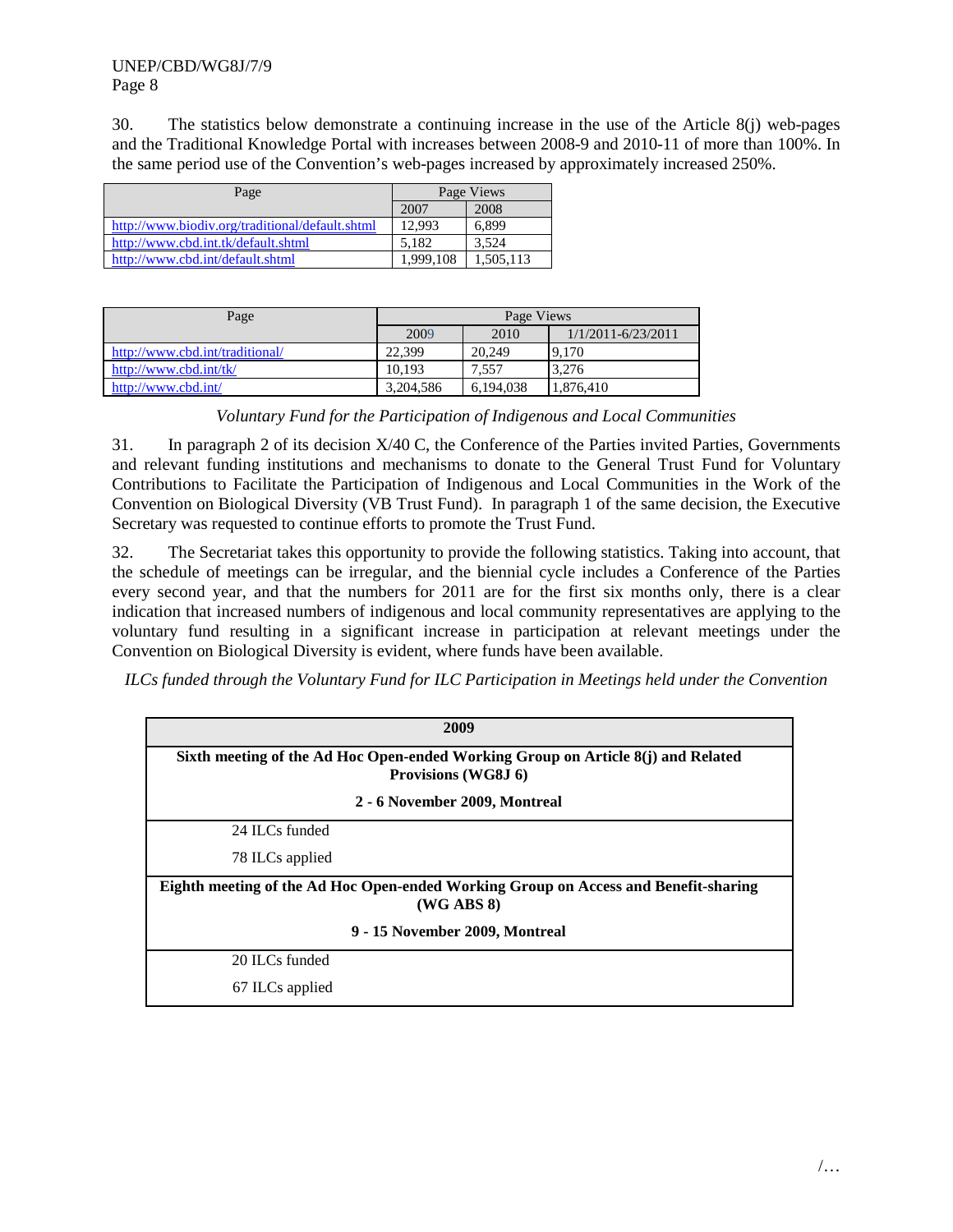| 2010                                                                                                                          |  |  |
|-------------------------------------------------------------------------------------------------------------------------------|--|--|
| Fourteenth meeting of the Subsidiary Body on Scientific, Technical and Technological<br><b>Advice (SBSTTA 14)</b>             |  |  |
| 10 - 21 May 2010, Nairobi                                                                                                     |  |  |
| 5 ILCs funded                                                                                                                 |  |  |
| 10 ILCs applied                                                                                                               |  |  |
| Third meeting of the Ad Hoc Open-ended Working Group on Review of Implementation of<br>the Convention (WGRI 3)                |  |  |
| 24 - 28 May 2010, Nairobi                                                                                                     |  |  |
| 2 ILCs funded                                                                                                                 |  |  |
| 9 ILCs applied                                                                                                                |  |  |
| Ninth meeting of the Ad Hoc Open-ended Working Group on Access and Benefit-sharing<br>(WG ABS 9)                              |  |  |
| 22 - 28 March 2010, Cali, Colombia                                                                                            |  |  |
| 29 ILCs funded                                                                                                                |  |  |
| 45 ILCs applied                                                                                                               |  |  |
| Indigenous and local community negotiators meeting                                                                            |  |  |
| 13-15 March 2010, Cali, Colombia                                                                                              |  |  |
| 12 ILCs funded                                                                                                                |  |  |
| 12 ILCs applied                                                                                                               |  |  |
| Resumed Ninth meeting of the Ad Hoc Open-ended Working Group on Access and Benefit-<br>sharing                                |  |  |
| 10 - 16 July 2010, Montreal                                                                                                   |  |  |
| 23 ILCs funded                                                                                                                |  |  |
| 40 ILCs applied                                                                                                               |  |  |
| Indigenous and local community negotiators meeting                                                                            |  |  |
| 17-21 September 2010, Montreal                                                                                                |  |  |
| 12 ILCs funded                                                                                                                |  |  |
| 12 ILCs applied                                                                                                               |  |  |
| Interregional Negotiating Group (ING) of the Ad Hoc Open-ended Working Group on<br><b>Access and Benefit-sharing (WG-ABS)</b> |  |  |
| 13 - 15 October 2010, Nagoya, Aichi Prefecture, Japan                                                                         |  |  |
| 2 ILCs funded                                                                                                                 |  |  |
| 2 ILCs applied                                                                                                                |  |  |
| Resumed ninth meeting of the Ad Hoc Open-ended Working Group on Access and<br><b>Benefit-sharing</b>                          |  |  |
| 16 October 2010, Nagoya, Aichi Prefecture, Japan                                                                              |  |  |
| 80 ILCs applied                                                                                                               |  |  |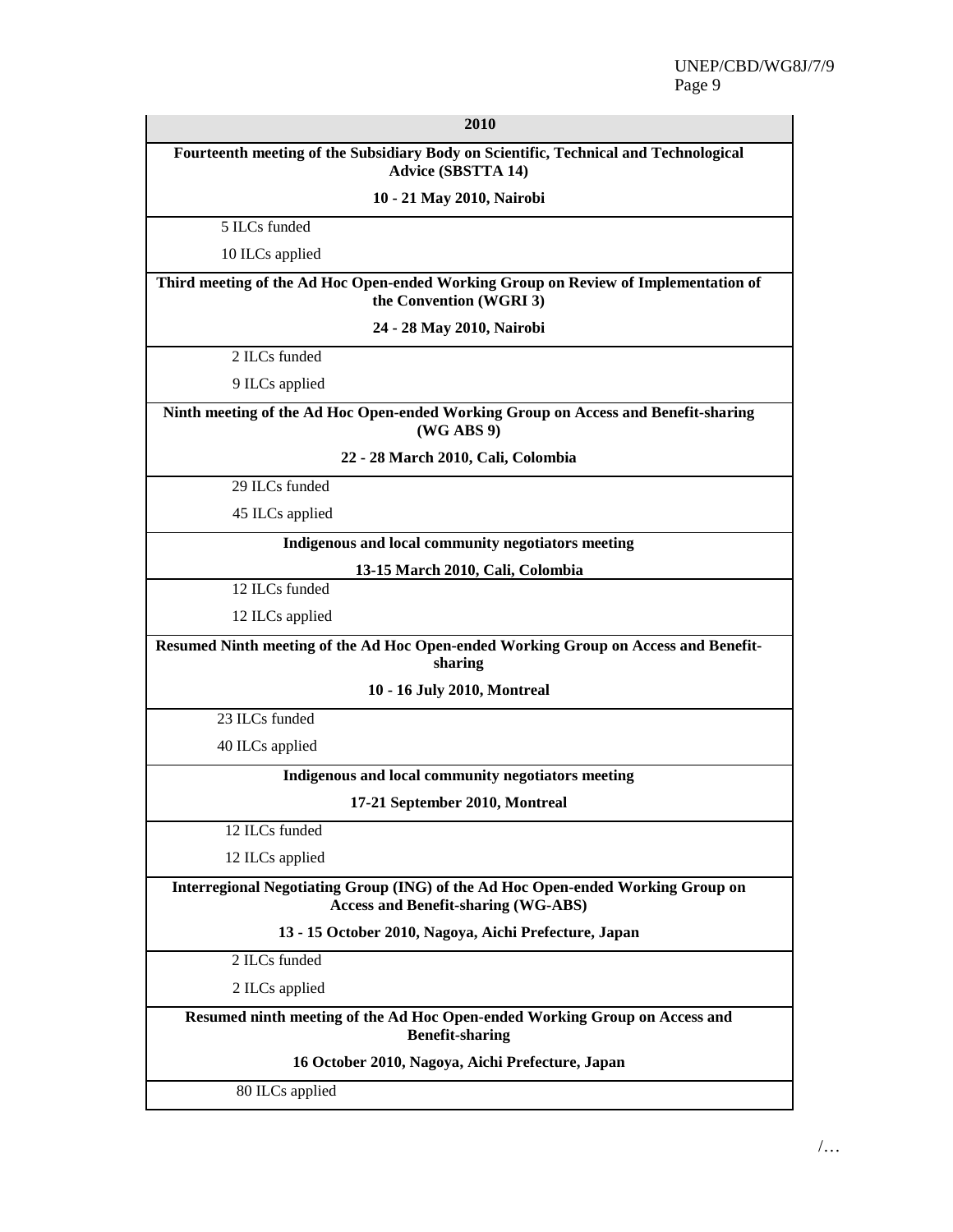| Tenth meeting of the Conference of the Parties to the Convention on Biological Diversity<br>(COP 10)                                                   |  |  |
|--------------------------------------------------------------------------------------------------------------------------------------------------------|--|--|
| 18 - 29 October 2010                                                                                                                                   |  |  |
| Nagoya, Aichi Prefecture, Japan                                                                                                                        |  |  |
| *31 ILCs funded for both Resumed Ninth meeting of the Ad Hoc Open-ended Working Group<br>on Access and Benefit-sharing and COP 10.                     |  |  |
| 80 ILCs applied                                                                                                                                        |  |  |
| 2011                                                                                                                                                   |  |  |
| <b>Expert Meeting on the Modalities of Operation of the ABS Clearing House, Montreal,</b><br>Canada                                                    |  |  |
| 11 - 14 April 2011, Montreal                                                                                                                           |  |  |
| 12 ILCs funded                                                                                                                                         |  |  |
| 32 ILCs applied                                                                                                                                        |  |  |
| International meeting on Article 10 (Sustainable Use of Biological Diversity) with a focus on<br>Article 10(c) (Customary Use of Biological Diversity) |  |  |
| 31 May - 3 June 2011, Montreal                                                                                                                         |  |  |
| 19 ILCs funded                                                                                                                                         |  |  |
| 31 ILCs applied                                                                                                                                        |  |  |
| First Meeting of the Open-ended Ad Hoc Intergovernmental Committee for the Nagoya<br>Protocol on ABS (ICNP 1)                                          |  |  |
| 6 - 10 June 2011, Montreal                                                                                                                             |  |  |
| 9 ILCs funded                                                                                                                                          |  |  |
| 32 ILCs applied                                                                                                                                        |  |  |
| Ad Hoc Expert Group Meeting of Local-community Representatives                                                                                         |  |  |
| 14 - 16 July 2011, Montreal                                                                                                                            |  |  |
| 14 ILCs funded                                                                                                                                         |  |  |
| 54 ILCs applied                                                                                                                                        |  |  |
| Total funded for period November 2009 and July $2011 = 214$                                                                                            |  |  |
| Total applications for period November 2009 and July $2011 = 584$                                                                                      |  |  |
| *For the previously corresponding period Funded 102 ILCs were funded to<br>participate in meetings held under the Convention and 261 applied.          |  |  |

33. The statistics above indicate that from the period 2008-2009 to 2010-2011, there has been a substantial increase of almost 100% in applications from indigenous and local communities, and a more than 100% increase in indigenous and local community representatives funded to participate in meetings held under the Convention. This can be explained in part, through the increased engagement of indigenous and local community representatives in the access and benefit sharing negotiations, which lead to the adoption of the Nagoya Protocol, and the increase in capacity-building efforts during the second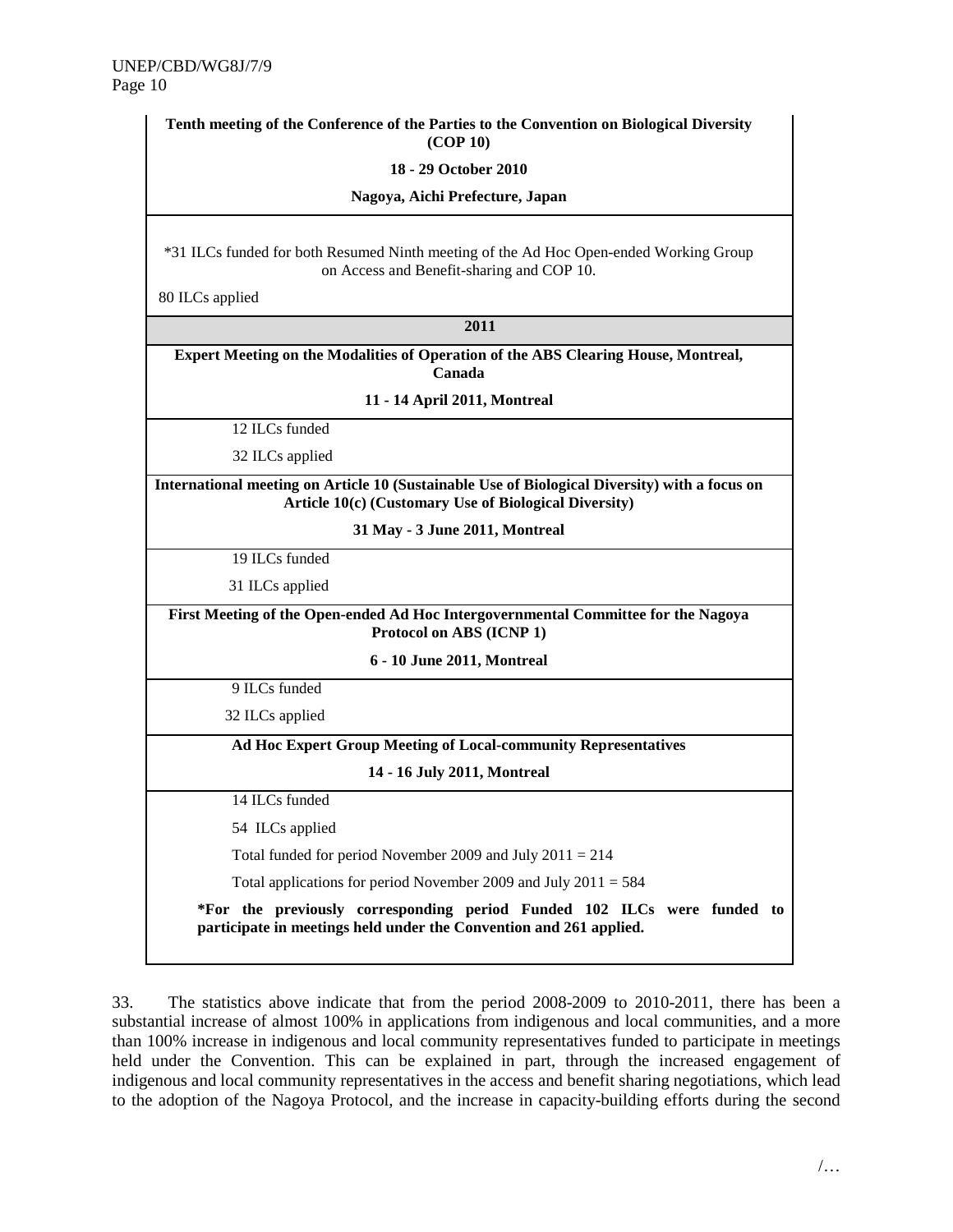period, for indigenous and local communities which, among other things, build capacity in how to participate in the work of the Convention.

34. The Governments of Norway, Spain and the European Union generously contributed to the Voluntary Fund during the period 2009-2011, to facilitate the participation of indigenous and local community representatives in the work of the Convention.

#### *E. Other initiatives*

34. In November 2008, the Secretariat was approached by the Natural Resources Stewardship Circle of the Aromatic, Perfume, and Cosmetics Industry and Tribal Link, a non-governmental organization, for advice and assistance in turning a commitment<sup>[6](#page-10-0)</sup> that they had made at their annual meeting in October 2008, to respect both the Convention on Biological Diversity and the Declaration on the Rights of Indigenous Peoples,<sup>[7](#page-10-1)</sup> as well as other international standards and to turn this commitment into a reality, in their daily business dealings. The indigenous peoples business and biodiversity consultation brought together approximately fifty participants from indigenous and local communities, the private sector, and the international community, for a two-day programme at United Nations Headquarters in New York, on 12-13 May 2009, on the eve of the eighth session of the United Nations Permanent Forum on Indigenous Issues (UNPFII).

35. As decision X/40 D requests the Executive Secretary to continue to report on this and similar efforts, following is a brief report on the outcomes of this initiative. The meeting provided advice which has lead to the development of the Natural Resources Stewardship Circle Declaration and Guidelines which were presented by the Industry at a high level side event at the tenth meeting of the Conference of the Parties in October 2010. As follow-up to the adoption of the declaration and guidelines, the industry has requested a briefing by the Secretariat at their annual meeting in Grasse 2011 focussed on ABS and the Nagoya Protocol. This will allow the industry to revise the guidelines, taking into account the Nagoya Protocol and then to pursue their implementation, while also contributing to the implementation of the Nagoya Protocol. Industry specialists consider that this model may be of relevance to other industries who may be interested in undertaking similar initiatives in self-regulation, with the goal of protecting biodiversity and fostering creative partnerships with indigenous and local communities.

#### **III. DRAFT RECOMMENDATIONS**

The Ad Hoc Open-Ended Intersessional Working Group on Article 8(j) and Related Provisions may wish to recommend that the Conference of the Parties, at its eleventh meeting, adopt decisions along the following lines:

#### *Capacity-building*

#### *The Conference of the Parties*:

*Welcomes with appreciation* the recent focus on the integration of indigenous and local community representatives into other capacity-building efforts of the Secretariat, including the implementation of the Nagoya Protocol, the revision of the National Biodiversity Strategies and Action Plans, and the Sub-Regional Workshops on Capacity-building for Implementation of the Convention on Biological Diversity programme of work on protected areas;

*Welcomes* the regional and sub-regional workshop series aimed at capacity-building for indigenous and local communities in support of the implementation of the Convention on Biological

<span id="page-10-0"></span> <sup>6</sup> The Natural Resources Stewardship Circle of the Aromatic, Perfume, and Cosmetics Industry have agreed upon a declaration based on key United Nations documents and aimed at enhanced corporate social responsibility for sustainable development, referred to as *The Natural Resources Stewardship Circle Declaration*

<span id="page-10-1"></span> $7$  General Assembly resolution 61/295, annex.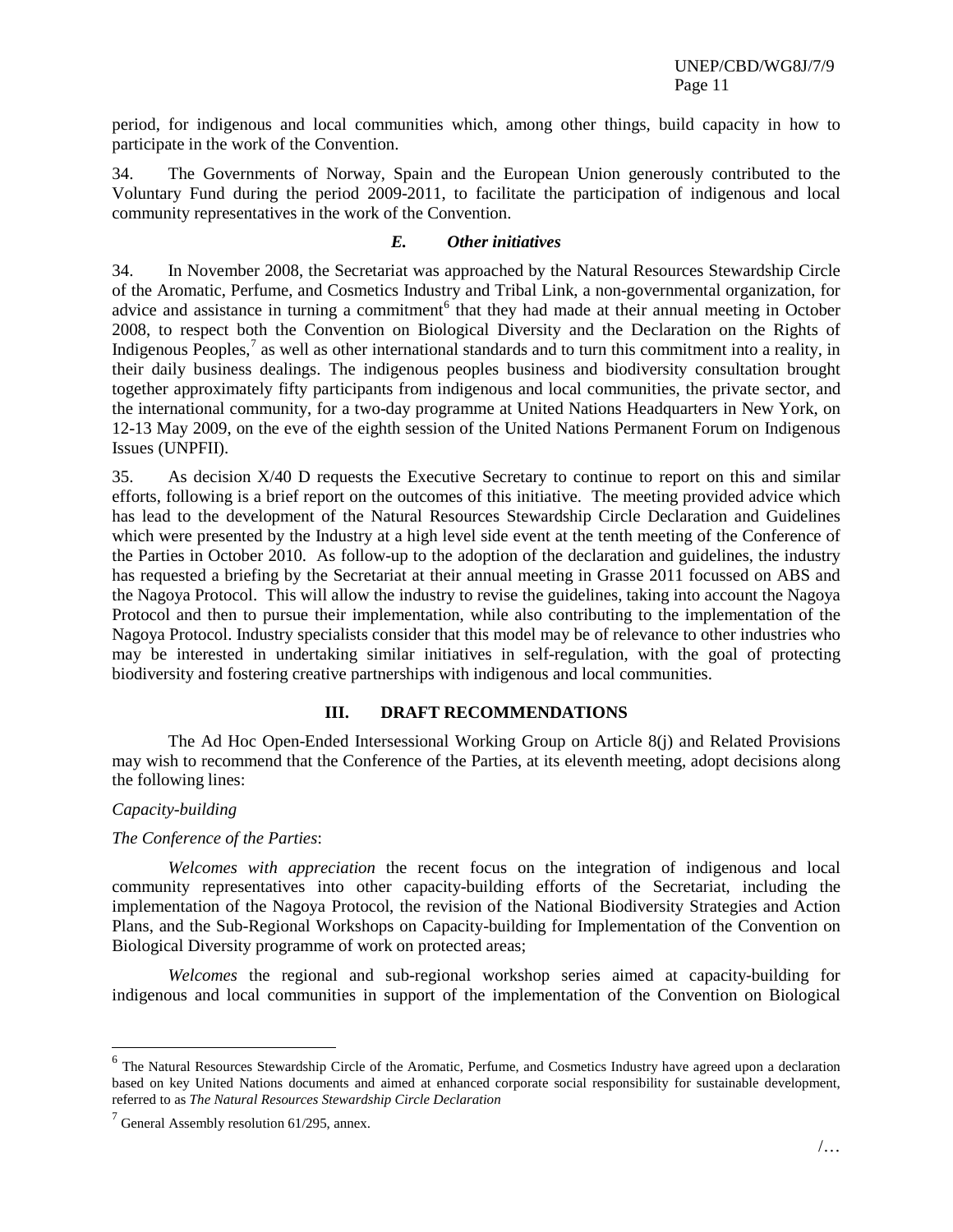Diversity Guidelines on Biodiversity and Tourism Development through web-based technologies, with the view to support and strengthen indigenous and local initiatives in this area;

1. *Requests* the Executive Secretary to continue its efforts to ensure the effective implementation of decisions  $X/40$  A, paragraphs 3, 4 and 5, and  $IX/13$  D, and E, concerning capacity-building and taking into account decisions VIII/5 B, and C and VII/16 annex, and V/16, annex II, task 4, with a view to increasing the number of indigenous and local community representatives, particularly women, who are familiar with and participate in the work of the Convention, including its implementation at the national and local level, and invites donors to continue their support for indigneous and local community capacity-building workshops at regional and sub-regional levels,

2. *Requests* Parties, Governments international organizations, and indigenous and local community organizations, to consider collaborating with the Secretariat to facilitate indigenous and local community specific workshops and in particular, where possible, and subject to the availability of funding, develop medium and long term strategies, to raise awareness of and facilitate their effective participation in Convention processes to ensure the effective implementation of the Nagoya Protocol and the revised programme of work for Article 8(j) and related provisions, including the recently adopted new element of the programme of work concerning customary sustainable use (article  $10(c)$ ),

3. *Requests* the Executive Secretary to continue to convene, subject to the availability of financial resources, the series of regional and subregional workshops aimed at capacity-building for indigenous and local communities in support of the implementation of the Guidelines on Biodiversity and Tourism Development through enhanced marketing strategies and web-based technologies, for dry and sub-humid lands (Africa) and for mountains (Central Asia) and to report the results to the next meeting of the Working Group for its consideration,

#### *Communication, education and public awareness*

4. *Requests* the Secretariat to ensure the effective participation of indigenous and local community representatives in the development of a CEPA strategy for the United Nations Decade on Biodiversity 2011-2020, and continue to develop diverse CEPA activities and products, including with the contributions of indigenous and local communities, to inform indigenous and local communities about the work of the Convention and also raising awareness of the general public about the role of indigenous and local communities, their traditional knowledge and customary use, in conservation and sustainable use of biodiversity,

#### *Development of communications, mechanisms and tools*

5. *Notes with appreciation* the ongoing work concerning electronic mechanisms, as the Article 8(j) homepage and the Traditional Knowledge Information Portal, related initiatives including partnerships with the [www.indigenousportal.com](http://www.indigenousportal.com/) by the Secretariat and *requests* the Executive Secretary to continue to report on the advancement of this work at the next meeting of the Working Group on Article 8(j) and Related Provisions,

6. *Requests* the Executive Secretary to continue to develop both electronic and traditional and diverse means of communication, education and public awareness materials, and to ensure such materials are well publicized through high-profile events in collaboration with Parties, international organizations, indigenous and local communities, and other stakeholders,

#### *Participation including through the Voluntary Fund for the Participation of Indigenous and Local Community Representatives (VB Trust Fund)*

7. *Notes with appreciation* the ongoing efforts by the Secretariat to promote the Voluntary Fund for Facilitating the Participation of Indigenous and Local Communities in the Convention Process (VB Trust Fund), and *requests* the Executive Secretary to continue his efforts and to report on results, along with the relevant statistics concerning the participation of indigenous and local communities,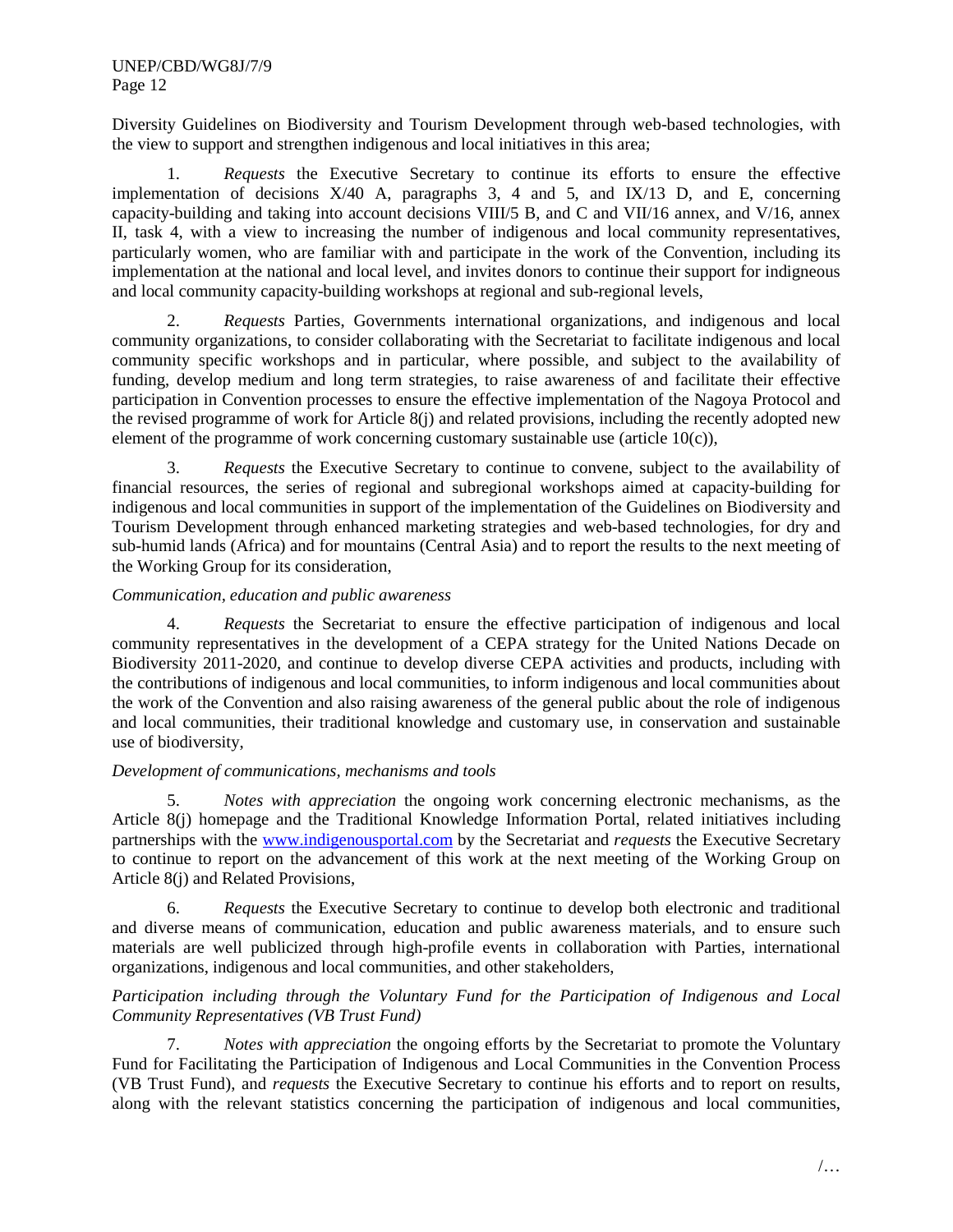including through information provided through the national reports, at the next meeting of the Working Group,

8. *Invites* Parties, Governments, donors and relevant funding institutions and mechanisms to contribute generously to the Voluntary Fund for the Participation of indigenous and local community representatives in the Convention process (VB Trust Fund),

9. *Requests* the Executive Secretary to continue to develop, update and translate the various electronic communication mechanisms, including the Article 8(j) homepage and the Traditional Knowledge Information Portal and to report on progress to the next meeting of the Working Group,

10. *Requests* the Executive Secretary to continue to monitor the use of the Convention website and in particular the Article 8(j) homepage and the Traditional Knowledge Information Portal, and to consult with indigenous and local communities that are participating in the work of the Convention through the International Indigenous Forum on Biodiversity and the Indigenous Women's Biodiversity Network, to identify any gaps or shortcomings and to report to the next meeting of the Working Group,

#### *Other initiatives*

11. *Welcomes* with appreciation creative initiatives and partnerships between indigenous and local communities and stakeholders in pursuit of the goals of the Convention and in particular the partnership between the Natural Stewardship Resource Circle and indigenous and local communities, *notes* the adoption of the Natural Resource Stewardship Circle (NSRC) guidelines<sup>[8](#page-12-0)</sup> as useful guidance contributing to sustainable use of biodiversity, and *requests* the Executive Secretary to continue such efforts and to continue to report of progress made at the next meeting of the Working Group on Article 8(j) and Related Provisions.

<span id="page-12-0"></span> <sup>8</sup> Refer http://www.cosmethica-grasse.com/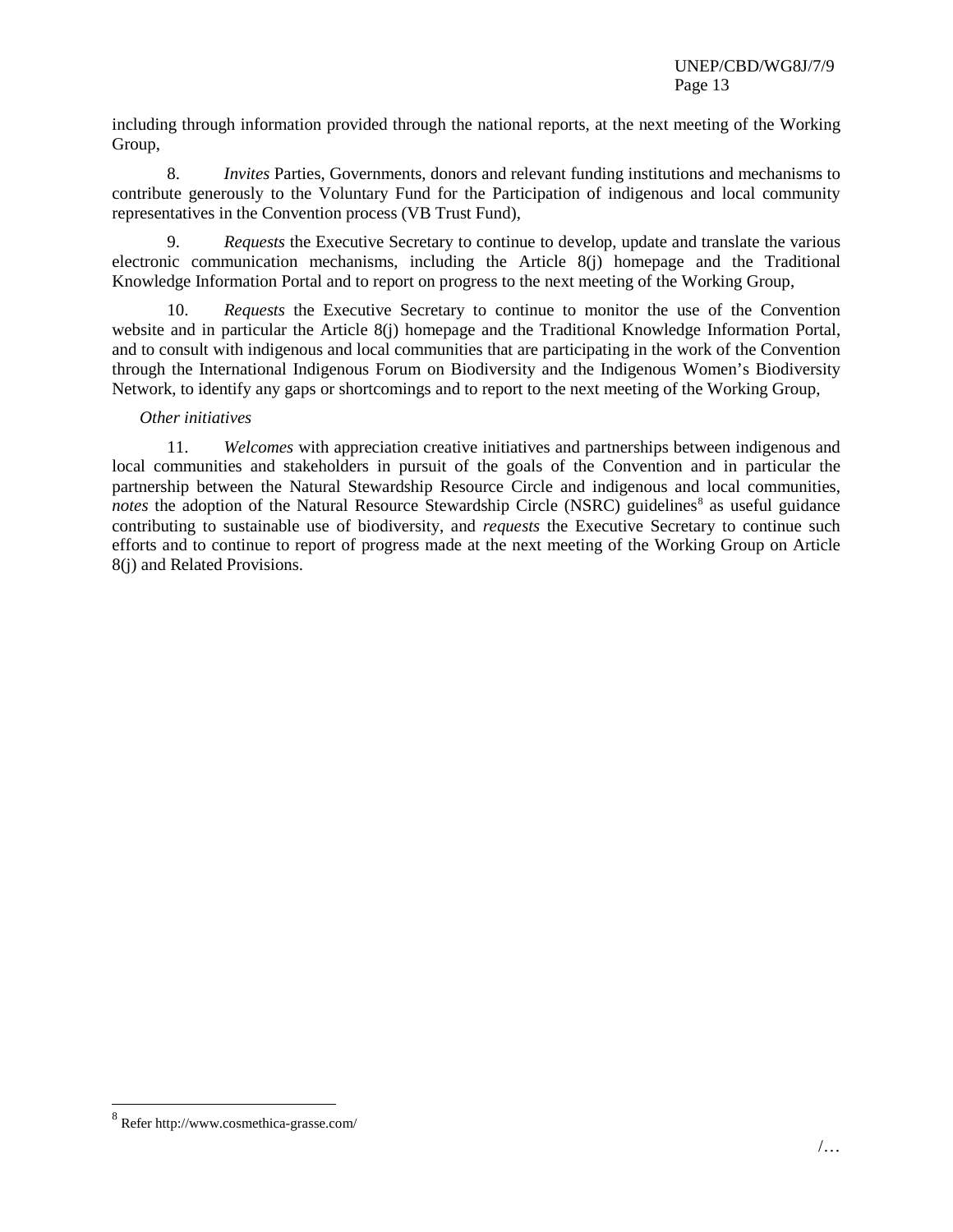#### *Annex*

#### **CAPACITY-BUILDING WORKSHOPS**

#### *October 2009 - October 2011*

Latin American and Caribbean Indigenous and Local Community Capacity-building Workshop on the CBD including Article 8(j) and Access and Benefit-sharing

Regional Workshop for Latin America and the Caribbean on the Review of Implementation of the Programme of Work on Protected Areas

Latin American and Caribbean Indigenous and Local Community Capacity-building Workshop on the CBD including issues relevant to Article 8(j), TK and ABS.

Latin American and Caribbean Indigenous and Local Community Capacity-building Workshop on the CBD including issues relevant to Article 8(j), TK and ABS: Mesoamerican Region

Indigenous and Local Community Negotiators Meeting

Workshop for Indigenous and Local Communities in Latin America and the Caribbean on Information Technologies, Tourism and Biodiversity in Forest Ecosystems – Workshop III: Forest Ecosystems

Latin American and Caribbean Indigenous and Local Community Capacity-building Workshop on the CBD including issues relevant to Article 8(j) and ABS.

Latin American and Caribbean Indigenous and Local Community Capacity-building Workshop on the CBD including issues relevant to Article 8(j), Traditional Knowledge and ABS.

Global Expert Workshop on Biodiversity Benefits of Reducing Emissions from Deforestation and Forest Degradation in Developing Countries

Latin American and Caribbean Indigenous and 23 - 25 September 2010

29 - 31 October 2009 Montreal, Canada

2 - 5 November 2009 Bogota, Colombia

4 - 6 February 2010 Buenos Aires, Argentina

4 - 6 March 2010 Guatemala City, Guatemala

> 13 - 15 March 2010 Cali, Colombia

6 - 8 April 2010 Panama City, Panama

> 2 - 4 June 2010 Brasilia, Brazil

11 - 13 August 2010 Panama City, Panama

20 - 23 September 2010 Nairobi, Kenya